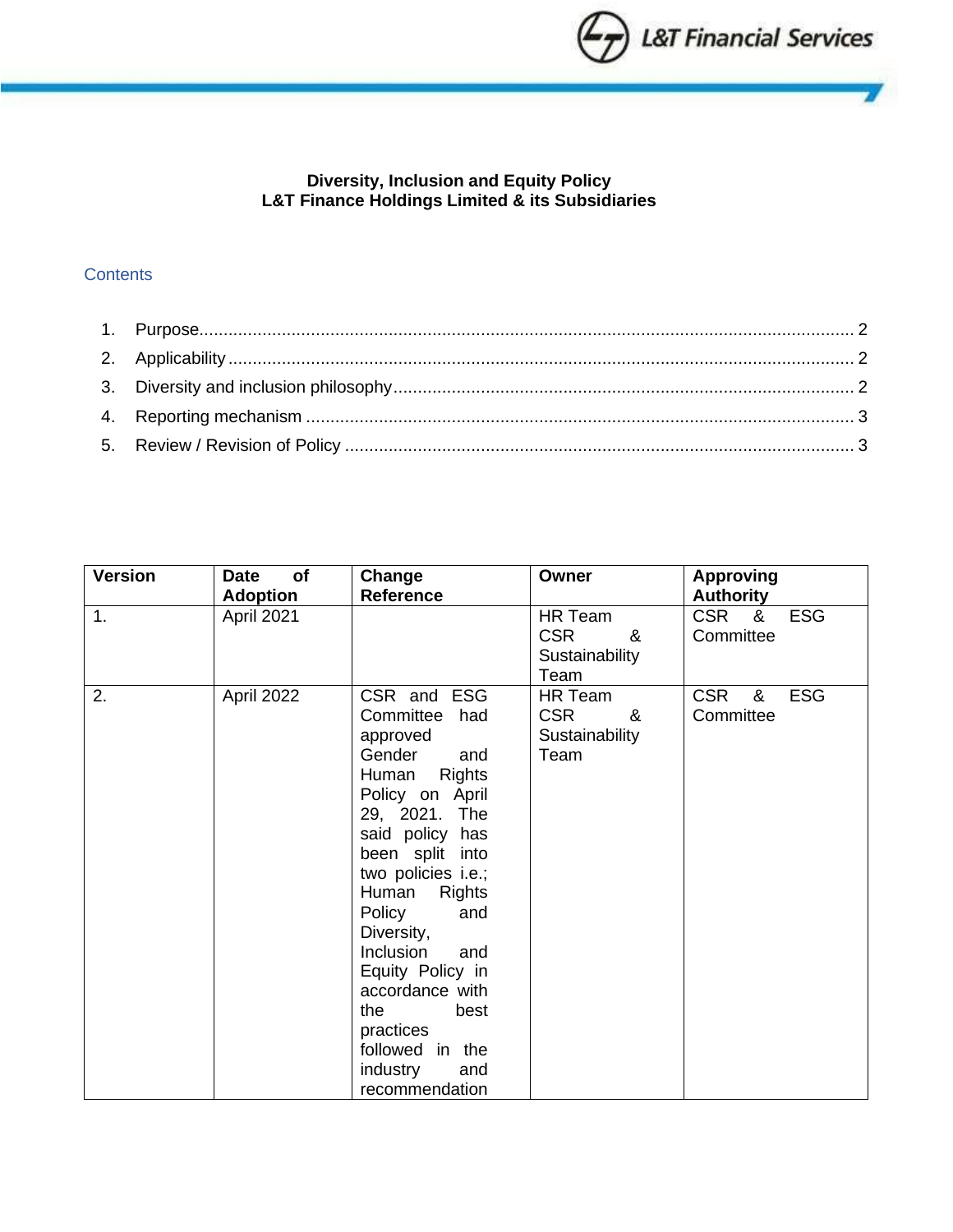

| 01<br>r r<br>au | $\sim$<br>-<br>ıa<br>__ |  |
|-----------------|-------------------------|--|
|                 |                         |  |

#### <span id="page-1-0"></span>**1. Purpose**

L&T Finance Holdings Limited (including its subsidiary companies) ("LTFS") is committed to create and maintain a diverse and inclusive workplace which provides equal opportunity to its employees to participate in and contribute to the success of the business and be valued for skills, experience and unique perspectives. LTFS promotes a culture of equity, non-discrimination and respect for all its stakeholders.

This policy ("the Policy") defines the commitment of LTFS to promote diversity, inclusion and equity at the workplace and across LTFS' value chain. The Policy seeks to create an enabling environment which is free from discrimination and harassment and provides equal access of resources and opportunities to all.

### <span id="page-1-1"></span>**2. Applicability**

The Policy is applicable to L&T Finance Holdings Limited, its subsidiary companies and its value chain partners and is required to be followed by every employee at LTFS, including loan officers, field staff and any other person / entity acting for and on behalf of LTFS.

## <span id="page-1-2"></span>**3. Diversity and inclusion philosophy**

- LTFS is an equal opportunity employer, giving everyone an opportunity to contribute to and influence every part and level of a workplace, and ensuring that everyone feels safe and can bring their full, unique selves to work.
- LTFS has zero tolerance for any kind of discrimination.
- LTFS does not discriminate based on race, ethnicity, caste, religion, culture, color, age, gender identity or expression, political opinion, disability, socio-economic status or sexual orientation of an individual.
- LTFS emphasizes on hiring individuals from a wide variety of backgrounds with different characteristics, beliefs and know-how dependent on the roles and functions.
- Hiring / recruitment, training, remuneration (including any incentives) and growth of employees at LTFS is on merit basis and after considering the qualifications, performance, skills and requirement of the specific role.
- LTFS is committed to be an inclusive employer and it has adopted progressive policies to attract, retain and develop talent. Our employee friendly policies include:
	- a) Part-time working
	- b) Leave of absence/sabbatical
	- c) Maternity and paternity leave
	- d) Childcare leave
	- e) Protection against any form of sexual harassment